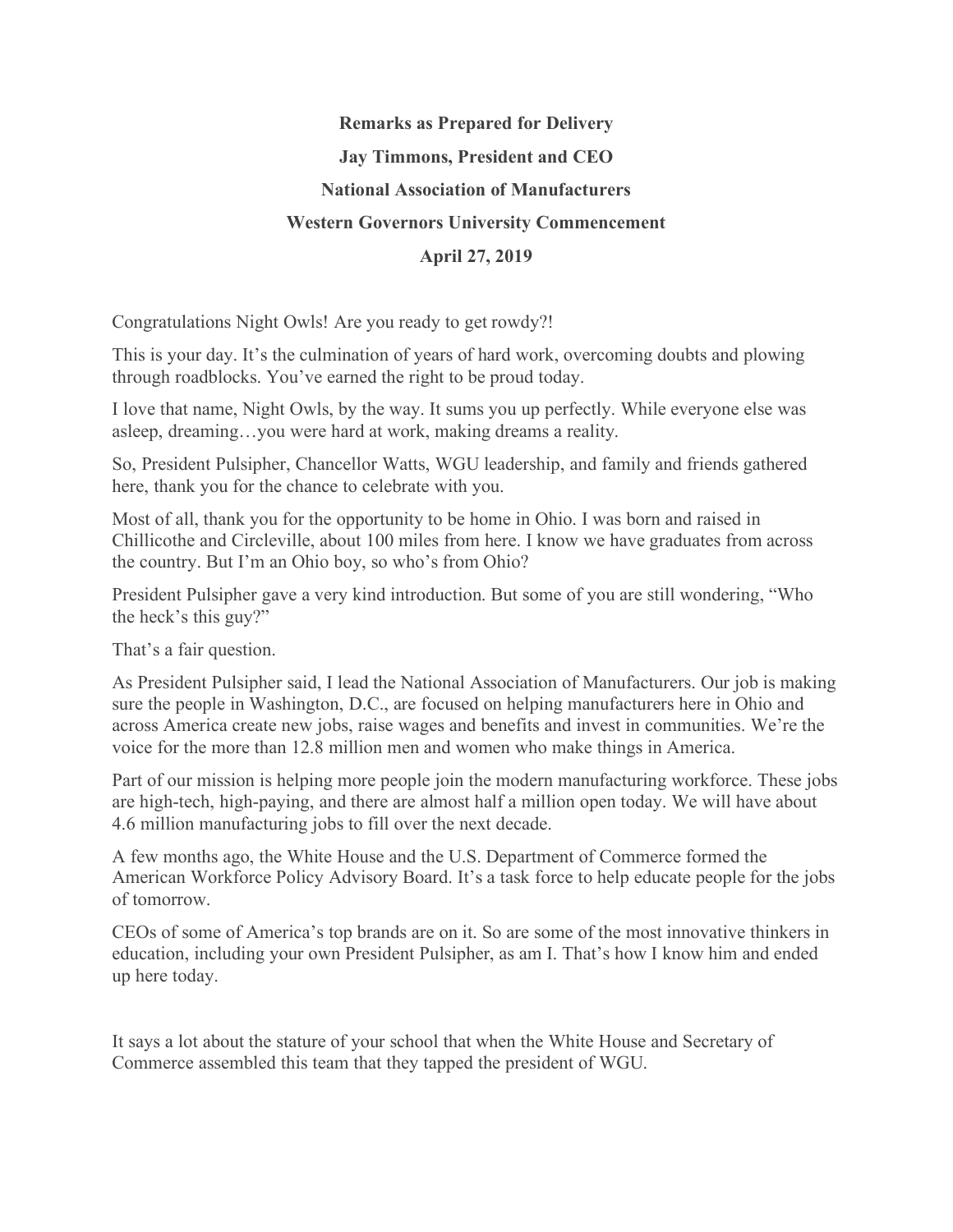This institution commands respect at the highest levels of government. By receiving a WGU degree, you will command respect in the job market.

WGU is not your traditional college. And that's what makes it great. Other schools force you to adapt to their demands. This school adapts to your needs.

This is a trailblazing institution, and you are trailblazing graduates. Nearly 40 percent of you are the first in your family to go to college. I was, too.

Angie and Rayna are going to share their inspiring journeys to this day. But each of you has your own story. Maybe you were told that you'd never make it: "You're working full time. You have kids. How could you possibly get a degree?" Maybe you heard it from a coworker. Maybe even a friend.

Well, you proved them wrong! And many of you set a powerful example for your kids along the way—and I love hearing the voices of all of your beautiful children throughout the crowd.

It wasn't easy for you. Life has a way of interrupting our plans. I should know. I attended The Ohio State University. Then life interrupted. I never finished my degree. And back then, there was no internet, and I didn't have the opportunity to participate in this type of nontraditional academic setting.

So, there's another accomplishment: you're more credentialed than your commencement speaker.

Any employer will be lucky to have you. And you are fortunate to be graduating into one of the strongest job markets in generations.

Do you realize that right now there are more job openings in America than people looking for jobs?

If you're looking, I hope you look at manufacturing. We need people. We need IT experts, and I think we have some IT grads here today? With robotics and artificial intelligence, modern manufacturing is synonymous with connected technology.

We need business minds because we're growing, hiring and expanding. And we need young people educated in STEM. Do we have future STEM educators here today?

When you're teaching science and math, the future of manufacturing, the backbone of the American economy, is in your hands. So, thank you. And thank you, WGU, for being a top producer of STEM teachers.

Whatever your career path, you are positioned for success. I know that because you've proven you don't let others put limits on you.

Keep it up. Don't let anyone put you in a box. Break the mold. Neither your past, nor other people, determine your future.

I mean, I'm an Ohio farm boy. Now I go to policy meetings at the White House. And shoveling manure in a barn and working in Washington, D.C., don't have much in common. Well, actually...come to think of it....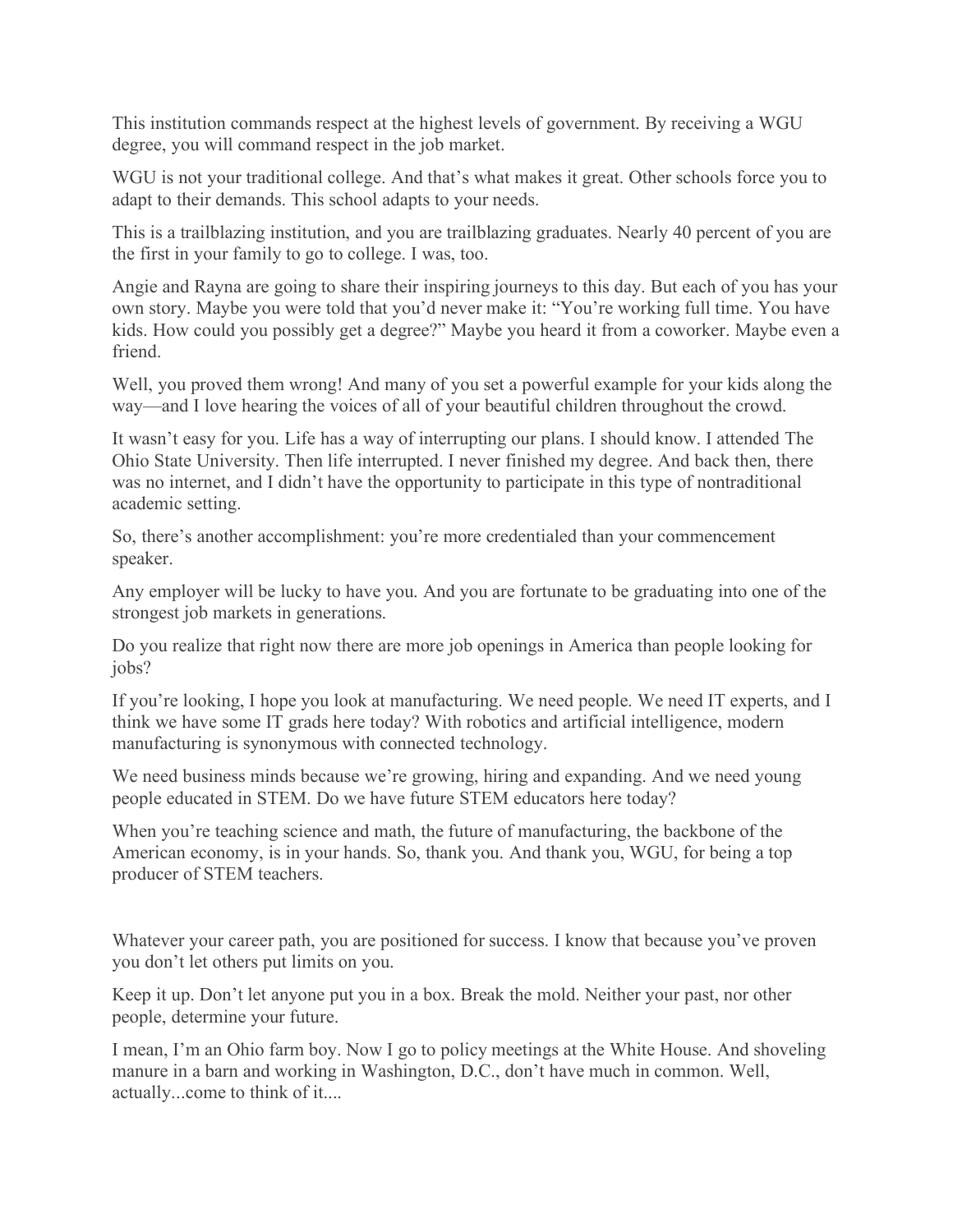Today, I lead meetings with CEOs in board rooms. But if you asked a classmate what I was like in high school, you'd probably hear "dork" or "nerd." In fact, I was so cool that I actually carried a briefcase through the halls when I was only 15.

Trust me, in high school that doesn't make people picture you sitting in a board room. That makes people picture you jammed into a locker.

My point is, I don't fit into anyone's box. And for the record, I didn't fit into the locker, either.

When I was 31, the governor of Virginia asked me to be his chief of staff, which meant leading people more than twice my age. Cabinet officials were walking into the office wondering if I was the chief or if it was Bring Your Kid to Work Day. I didn't fit the mold.

Today, I'm married to a great guy named Rick. We have three beautiful kids. But some people still look twice at our family. Because, again, we don't fit into their box.

In life and work, there will always be doubters—and self-doubt. But you are already moldbreaking leaders. You've defied the naysayers. So, keep celebrating your own story. Own it. Use it for good. And be your authentic selves.

Commencement speakers are supposed to offer inspiration for the graduates. But the truth is, I'm inspired by all of you—by the parents who are taking care of their kids and working, sometimes two jobs, while completing your education. By the men and women who are serving, or who have served, in our military. By the amazing young lady who adopted America as her home and belted out our national anthem so beautifully this morning. Her family came here from El Salvador 17 years ago to escape violence.

I'm finding inspiration from every single one of you. All I can say is, keep it up. I will, however, ask you to do three things after you leave here today….

First, remember this feeling of accomplishment. The future will bring more challenges. Don't let fear or self-doubt hold you back. You've seen what you're capable of.

Remember what success feels like and let it power you through the tough times.

Second, be the difference-maker for someone else. Pay it forward. There was someone in your life who encouraged you along this journey. A parent, a spouse, a friend, your WGU mentor. Or maybe that "still small voice" that Scripture speaks of. Thank them today—and be a source of support when they need it, or when someone else needs it.

And finally, channel your talents for the good of this country. We live in an exceptional nation, a nation founded by people who also dared to think differently.

But our nation will only have a bright future if leaders like you make it so.

Today, we're being tested from the outside and from within. Other countries are challenging our leadership. At home, there are forces dividing us. And there are Americans who feel that no matter what, they just can't get ahead.

We must do better. Businesses, government and engaged leaders like you. You affect what happens in Washington with your voice and your votes, and America needs you to stand strong